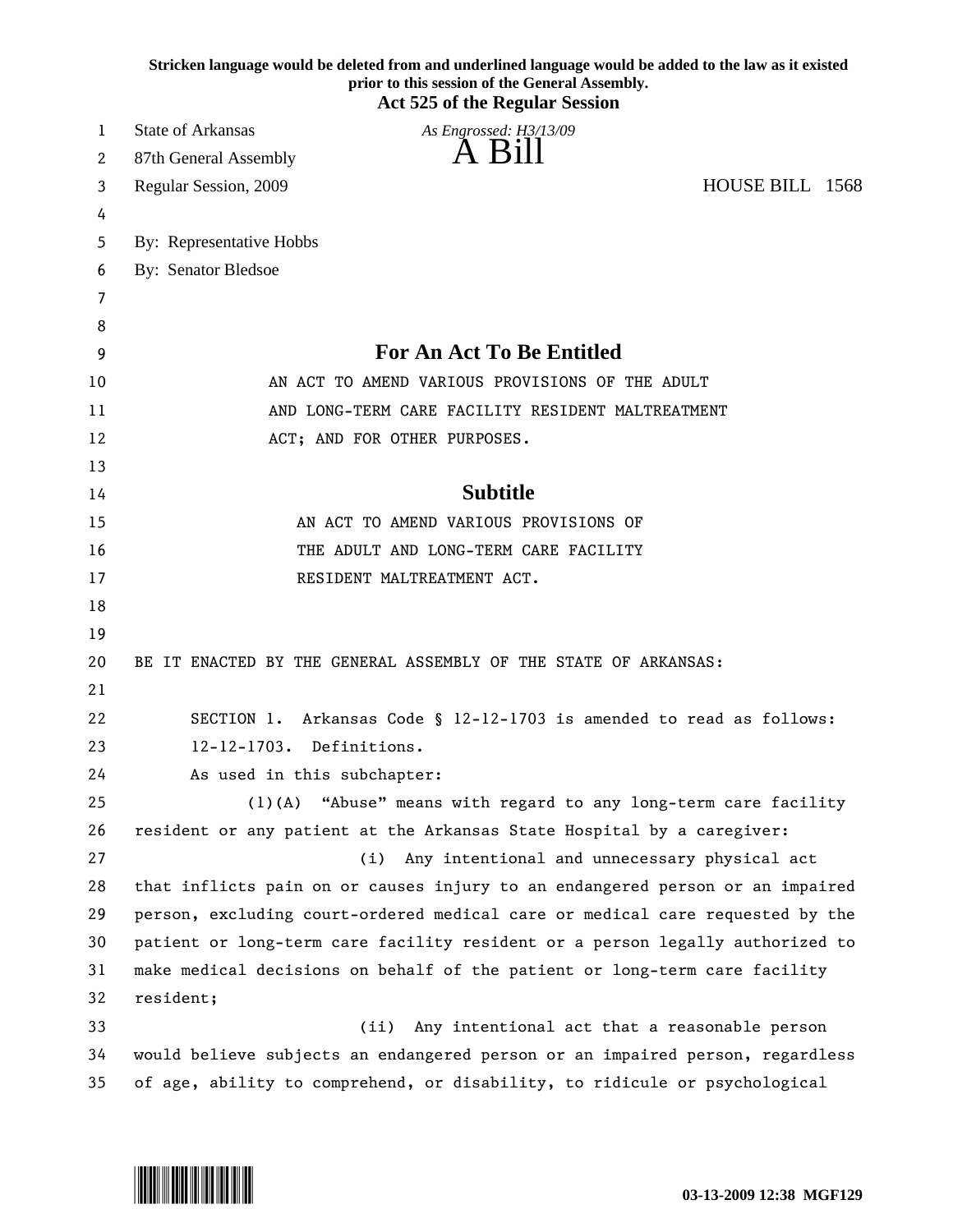1 injury in a manner likely to provoke fear or alarm, excluding necessary care 2 and treatment provided in accordance with generally recognized professional 3 standards of care; 4 (iii) Any intentional threat that a reasonable 5 person would find credible and nonfrivolous to inflict pain on or cause 6 injury to an endangered person or an impaired person except in the course of 7 medical treatment or for justifiable cause; or 8 (iv) Any willful infliction of injury, unreasonable 9 confinement, intimidation, or punishment with resulting physical harm, pain, 10 or mental anguish. 11 (B) "Abuse" means with regard to any person who is not a 12 long-term care facility resident or a patient at the Arkansas State Hospital: 13 (i) Any intentional and unnecessary physical act 14 that inflicts pain on or causes injury to an endangered person or an impaired 15 person; 16 (ii) Any intentional act that a reasonable person 17 would believe subjects an endangered person or an impaired person, regardless 18 of age, ability to comprehend, or disability, to ridicule or psychological 19 injury in a manner likely to provoke fear or alarm; or 20 (iii) Any intentional threat that a reasonable 21 person would find credible and nonfrivolous to inflict pain on or cause 22 injury to an endangered person or an impaired person except in the course of 23 medical treatment or for justifiable cause; 24 (2) "Adult maltreatment" means abuse, exploitation, neglect, or 25 sexual abuse of an adult; 26 (3) "Caregiver" means a related person or an unrelated person, 27 an owner, an agent, a high managerial agent of a public or private 28 organization, or a public or private organization that has the responsibility 29 for the protection, care, or custody of an endangered person or an impaired 30 person as a result of assuming the responsibility voluntarily, by contract, 31 through employment, or by order of a court; 32 (4) "Department" means the Department of Human Services; 33 (5) "Endangered person" means: 34 (A) A person eighteen (18) years of age or older who: 35 (i) Is found to be in a situation or condition that 36 poses a danger to himself or herself; and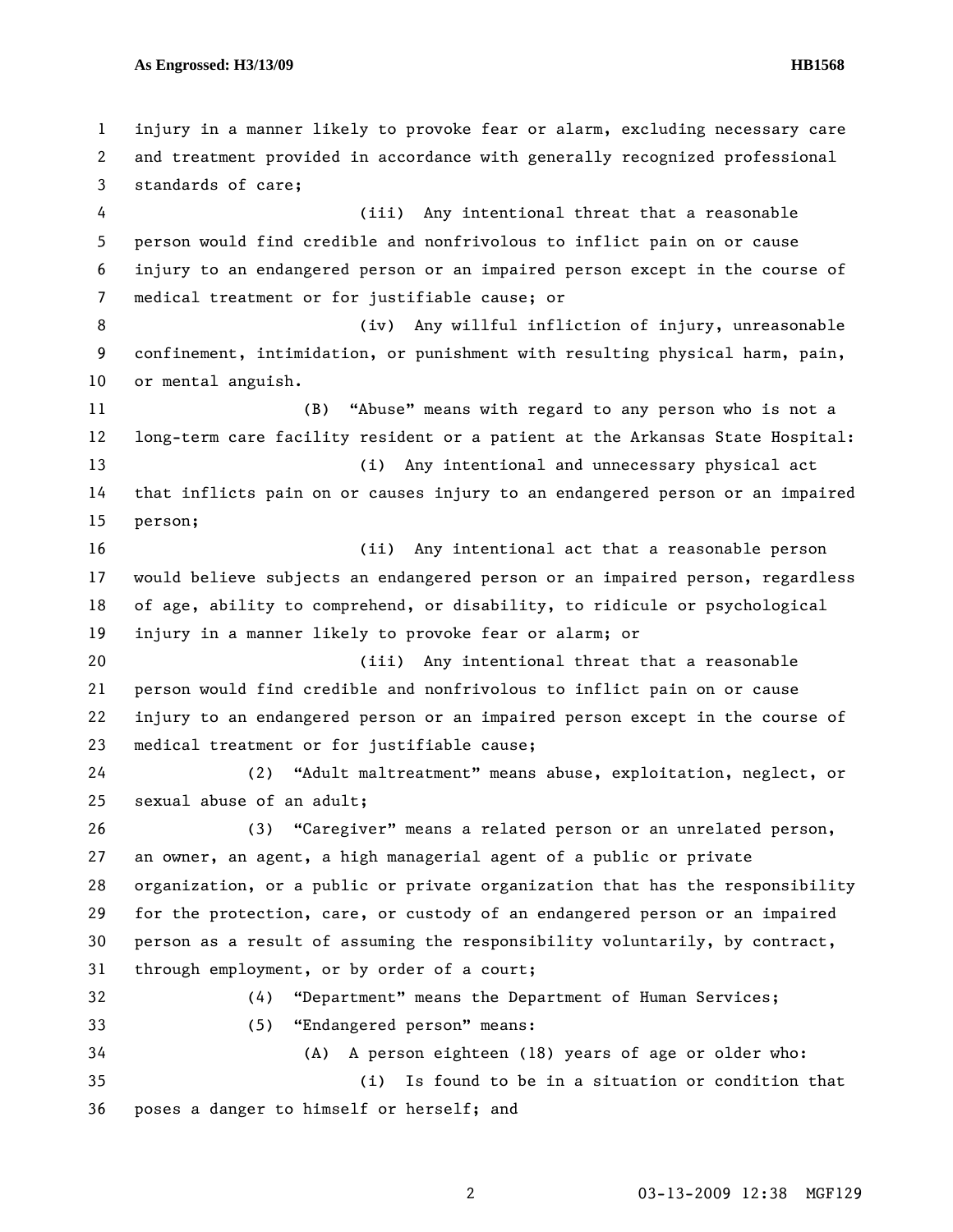1 (ii) Demonstrates a lack of capacity to comprehend 2 the nature and consequences of remaining in that situation or condition; or 3 (B) A long-term care facility resident who: 4 (i) Is found to be in a situation or condition that 5 poses an imminent risk of death or serious bodily harm to the long-term care 6 facility resident; and 7 (ii) Demonstrates a lack of capacity to comprehend 8 the nature and consequences of remaining in that situation or condition; 9 (6) "Exploitation" means the: 10 (A) Illegal or unauthorized use or management of an 11 endangered person's or an impaired person's funds, assets, or property; 12 (B) Use of an adult endangered person's or an adult 13 impaired person's power of attorney or guardianship for the profit or 14 advantage of one's own self or another; or 15 (C) The fraudulent or otherwise illegal, unauthorized, or 16 improper act or process of a person, including a caregiver or fiduciary, that 17 uses the resources of an endangered person or impaired person, or long-term 18 care facility resident for monetary or personal benefit, profit, or gain, or 19 that results in depriving the endangered person or impaired person, or long-20 term care facility resident of rightful access to, or use of, benefits, 21 resources, belongings, or assets; or 22  $\leftarrow$   $\leftarrow$   $\leftarrow$  (D) Misappropriation of property of a long-term care 23 facility resident, that is, the deliberate misplacement, exploitation, or 24 wrongful, temporary, or permanent use of a long-term care facility resident's 25 belongings or money without the long-term care facility resident's consent; 26 (7)(A) "Fiduciary" means a person or entity with the legal 27 responsibility to: 28 (i) Make decisions on behalf of and for the benefit 29 of another person; and 30 (ii) Act in good faith and with fairness; 31 (B) "Fiduciary" includes without limitation: 32 (i) A trustee; 33 (ii) A guardian; 34 (iii) A conservator; 35 (iv) An executor; 36 (v) An agent under financial power of attorney or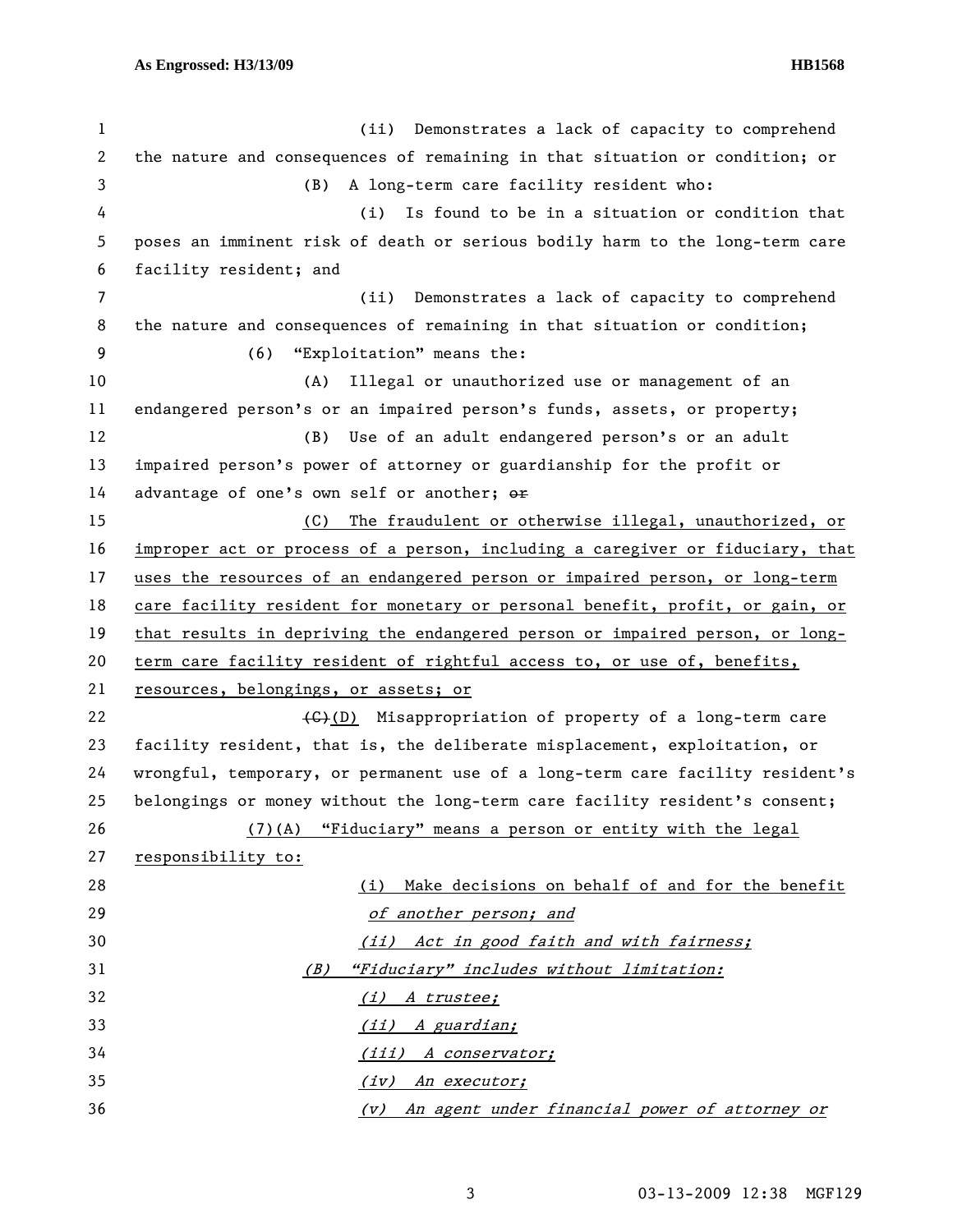1 health care power of attorney; or 2 (vi) A representative payee; 3  $\left(7\right)\left(8\right)$  "Imminent danger to health or safety" means a situation in 4 which death or serious bodily harm could reasonably be expected to occur 5 without intervention; 6  $\left(8\right)\left(A\right)$  (4) "Impaired person" means a person eighteen (18) 7 years of age or older who as a result of mental or physical impairment is 8 unable to protect himself or herself from abuse, sexual abuse, neglect, or 9 exploitation. 10 (B) For purposes of this subchapter, a long-term care 11 facility resident is presumed to be an impaired person; 12 (9)(10) "Long-term care facility" means: 13 (A) A nursing home; 14 (B) A residential care facility; 15 (C) A post-acute head injury retraining and residential 16 facility; 17 (D) An assisted living facility; 18 (E) An intermediate care facility for individuals with 19 mental retardation; or 20 (F) Any facility that provides long-term medical or 21 personal care; 22 (10)(11) "Long-term care facility resident" means a person, 23 regardless of age, living in a long-term care facility; 24 (11)(12) "Long-term care facility resident maltreatment" means 25 abuse, exploitation, neglect, or sexual abuse of a long-term care facility 26 resident; 27  $(12)(13)$  "Maltreated adult" means an adult who has been abused, 28 exploited, neglected, physically abused, or sexually abused; 29 (13)(14) "Maltreated person" means a person, regardless of age, 30 who has been abused, exploited, neglected, physically abused, or sexually 31 abused; 32  $(14)(15)$  "Neglect" means: 33 (A) An act or omission by an endangered person or an 34 impaired person, for example, self-neglect; or 35 (B) An act or omission by a caregiver responsible for the 36 care and supervision of an endangered person or an impaired person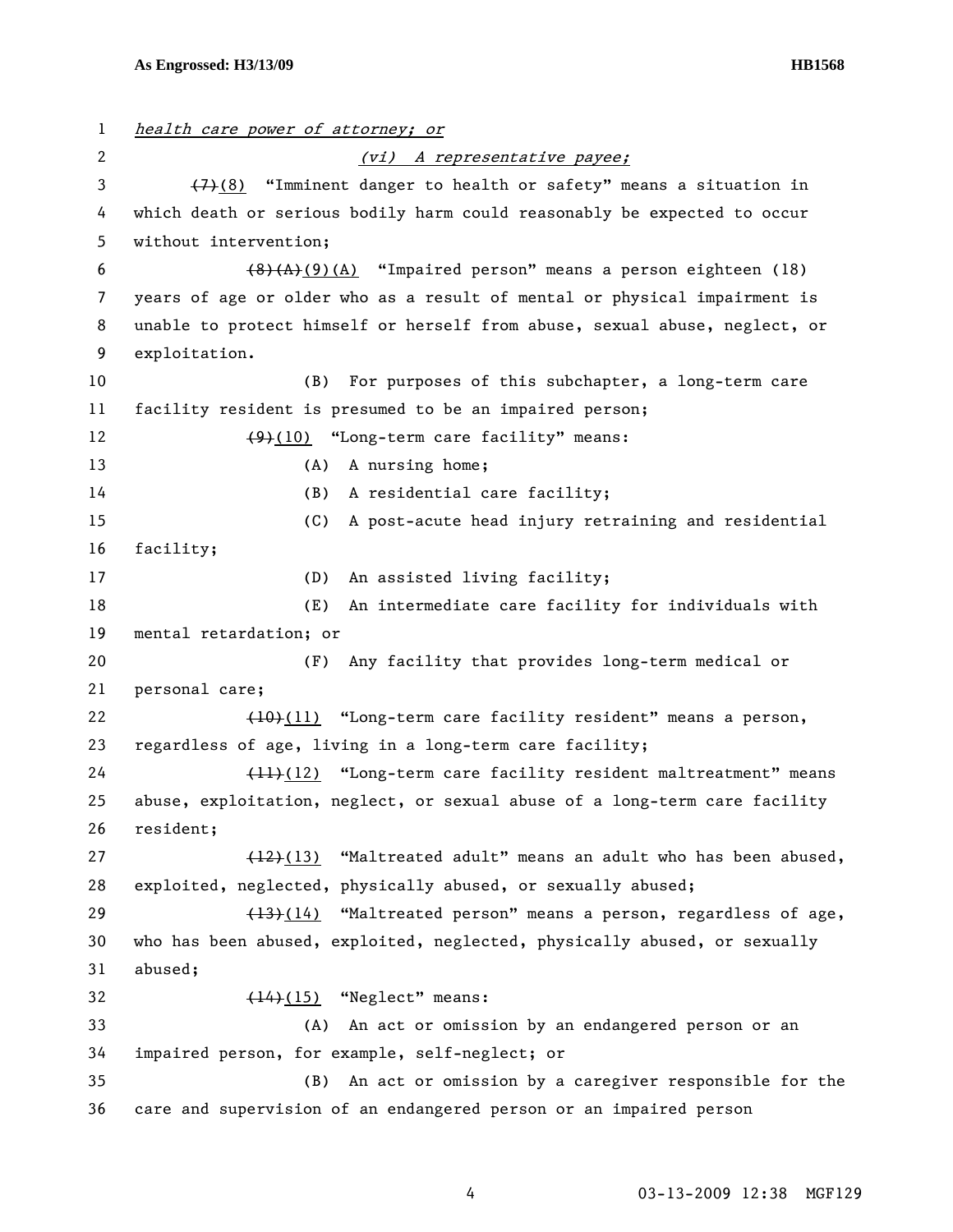1 constituting: 2 (i) Negligently failing to provide necessary 3 treatment, rehabilitation, care, food, clothing, shelter, supervision, or 4 medical services to an endangered person or an impaired person; 5 (ii) Negligently failing to report health problems 6 or changes in health problems or changes in the health condition of an 7 endangered person or an impaired person to the appropriate medical personnel; 8 (iii) Negligently failing to carry out a prescribed 9 treatment plan; or 10 (iv) Negligently failing to provide goods or 11 services to a long-term care facility resident necessary to avoid physical 12 harm, mental anguish, or mental illness as defined in regulations promulgated 13 by the Office of Long-Term Care; 14 (15)(A)(16)(A) "Physical injury" means the impairment of a 15 physical condition or the infliction of substantial pain on a person. 16 (B) If the person is an endangered person or an impaired 17 person, there shall be is a presumption that any physical injury resulted in 18 the infliction of substantial pain; 19 (16)(17) "Serious bodily harm" means sexual abuse, physical 20 injury, or serious physical injury; 21 (17)(18) "Serious physical injury" means physical injury to an 22 endangered person or an impaired person that creates a substantial risk of 23 death or that causes protracted disfigurement, protracted impairment of 24 health, or loss or protracted impairment of the function of any bodily member 25 or organ; 26 (18)(19) "Sexual abuse" means deviate sexual activity, sexual 27 contact, or sexual intercourse, as those terms are defined in § 5-14-101, 28 with another person who is not the actor's spouse and who is incapable of 29 consent because he or she is mentally defective, mentally incapacitated, or 30 physically helpless; and 31 (19)(20) "Subject of the report" means: 32 (A) The endangered person or impaired person; 33 (B) The adult's legal guardian; 34 (C) The natural or legal guardian of a long-term care 35 facility resident under eighteen (18) years of age; and 36 (D) The offender.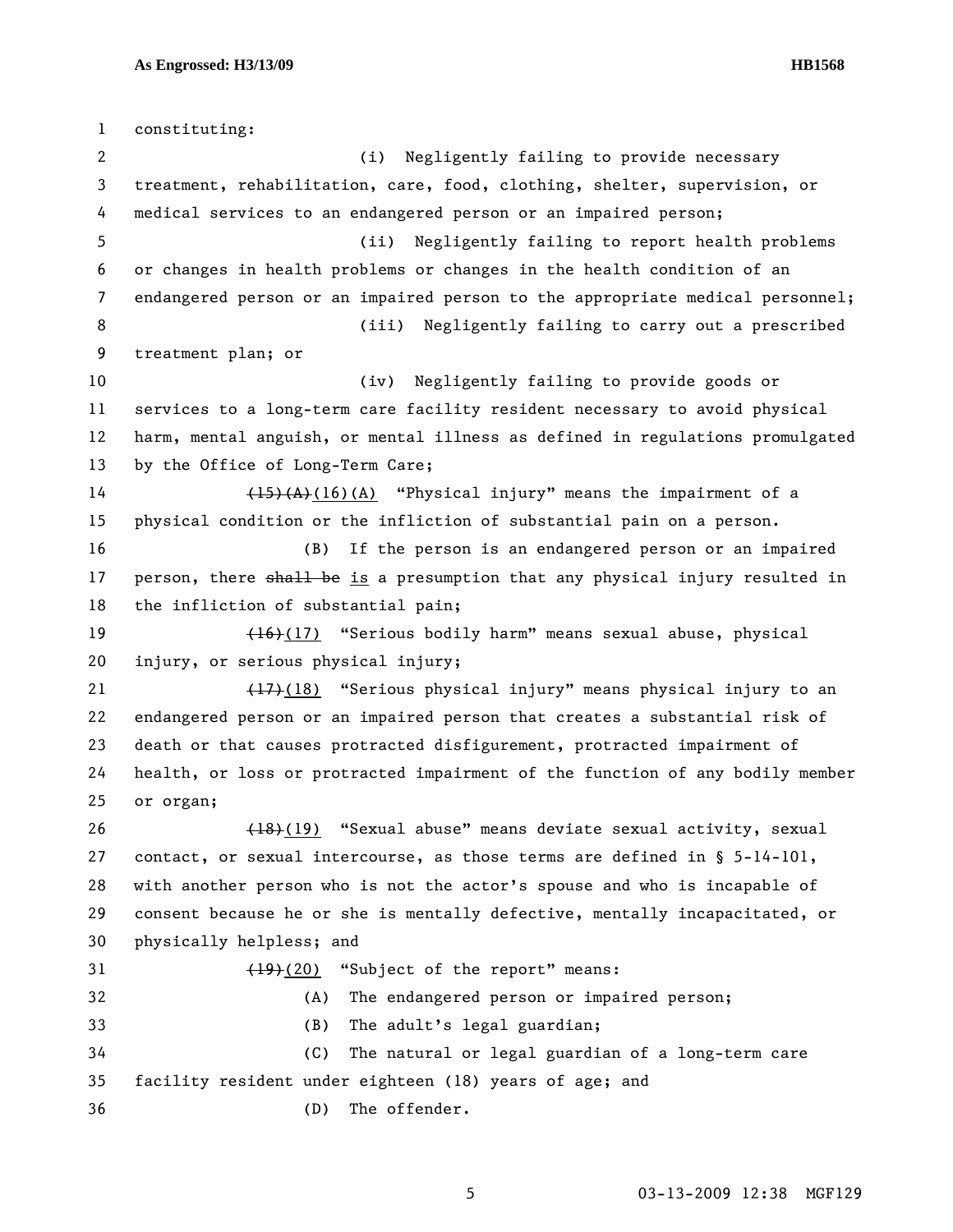1 2 SECTION 2. Arkansas Code § 12-12-1714(d)(6) concerning appointed 3 counsel during investigations by the Department of Human Services, is amended 4 to read as follows: 5 (6)(A) The allegedly maltreated adult has a right to counsel, 6 including appointed counsel if indigent, and a right to a hearing within five 7 (5) business days after issuance of an the allegedly maltreated adult is 8 served with the ex parte order of investigation. 9 (B) If the allegedly maltreated adult is not indigent, the 10 circuit court has the authority to appoint counsel to represent the allegedly 11 maltreated adult and to direct payment from the assets of the adult for legal 12 services received by the adult. 13 (C) If the department determines the allegedly maltreated 14 adult is not endangered or impaired and releases the allegedly maltreated 15 adult or ceases any assessment, a hearing under subdivision (b)(6)(A) is not 16 required. 17 18 SECTION 3. Arkansas Code § 12-12-1715 is amended to read as follows: 19 12-12-1715. Rights of subject of report — Investigative determination 20 of the Department of Human Services — Notice of finding — Appeal. 21 (a) Upon completion of an investigation, the Department of Human 22 Services shall determine that an allegation of adult maltreatment or long-23 term care facility maltreatment is either: 24 (1)(A) Unfounded, a finding that shall be entered if the 25 allegation is not supported by a preponderance of the evidence. 26 (B)(i) An unfounded report shall be expunged one (1) year 27 after the completion of the investigation. 28 (ii) Demographic information may be retained for 29 statistical purposes; or 30 (2)(A) Founded, a finding that shall be entered if the 31 allegation is supported by a preponderance of the evidence. 32 (B) A determination of founded but exempt shall not be 33 entered solely because on a report if an adult practicing his or her 34 religious beliefs is receiving spiritual treatment under § 5-28-105 or § 12- 35 12-1704. 36 (b)(1)(A) After making an investigative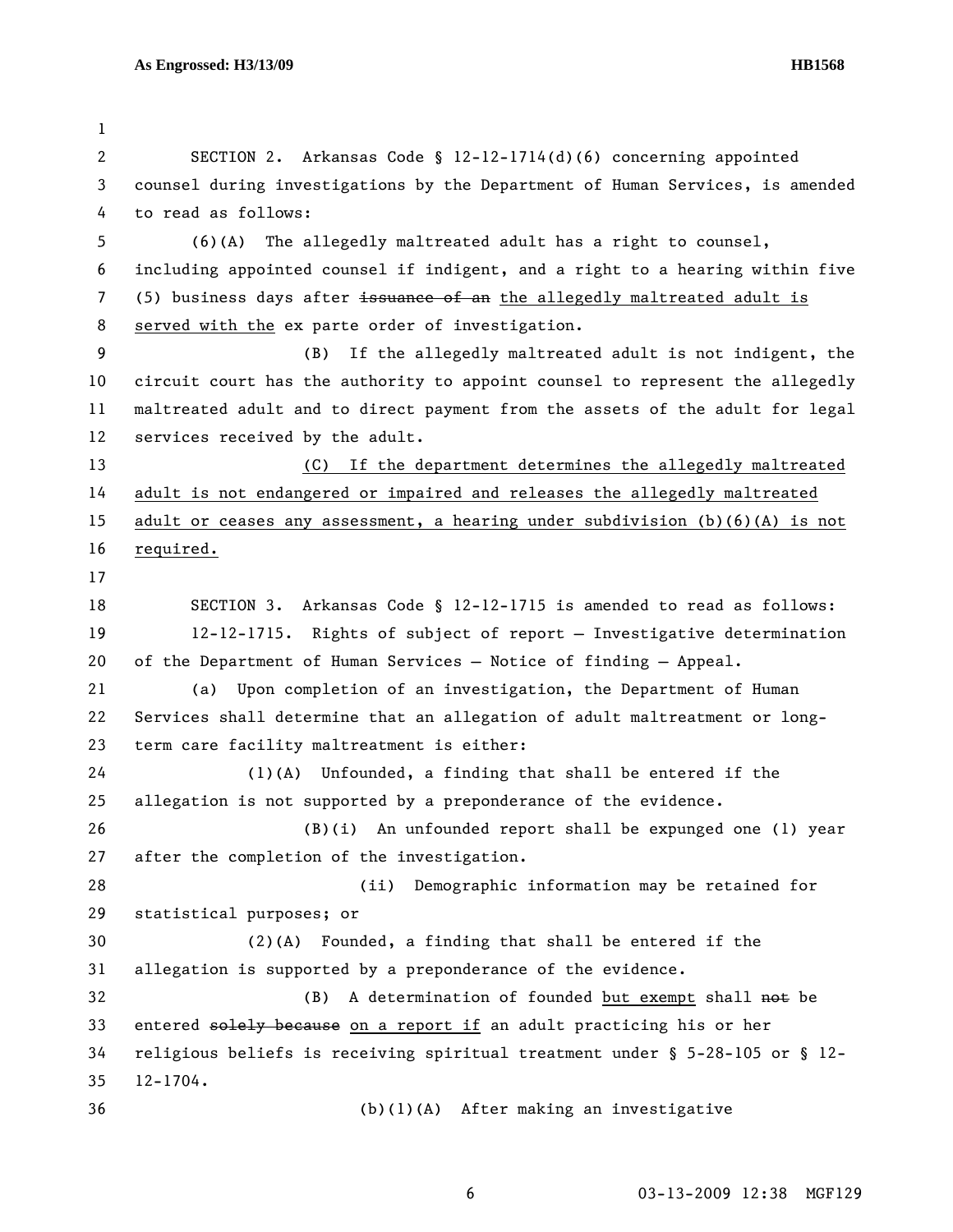1 determination, the department shall notify in writing within ten (10) 2 business days: 3 (i)(a) The person identified as the offender. 4 (b) However, in cases of unfounded self-5 neglect, no notice is required; 6 (ii) Either the: 7 (a) Person identified as the maltreated 8 person; 9 (b) Legal guardian of the maltreated person; 10 or 11 (c) Natural or legal guardian of a long-term 12 care facility resident under eighteen (18) years of age; 13 (iii) The current administrator of the long-term 14 care facility if the incident occurred in a long-term care facility; and 15 (iv) If known by the Office of Long-term Care, the 16 administrator of the long-term care facility that currently employs the 17 offender if different from the long-term care facility in which the incident 18 occurred. 19 (B) If the investigation determines that the report is 20 founded, notification to the offender shall be by process server or by 21 certified mail, restricted delivery. 22 (2) The notification under subdivision (b)(1) of this section 23 shall include the following: 24 (A) The investigative determination, exclusive of the 25 source of the notification, including the nature of the allegation and the 26 date and time of occurrence; 27 (B) A statement that an offender of a founded report has 28 the right to an administrative hearing upon a timely request; 29 (C) A statement that the request for an administrative 30 hearing shall be made to the department within thirty (30) days of receipt of 31 the notice of determination; 32 (D) A statement that the administrative hearing will be by 33 telephone hearing unless the offender requests an in-person hearing within 34 thirty (30) days after the date of receipt of notice of the determination; 35  $(B)+(E)$  A statement of intent to report in writing after 36 the offender has had an opportunity for an administrative hearing the founded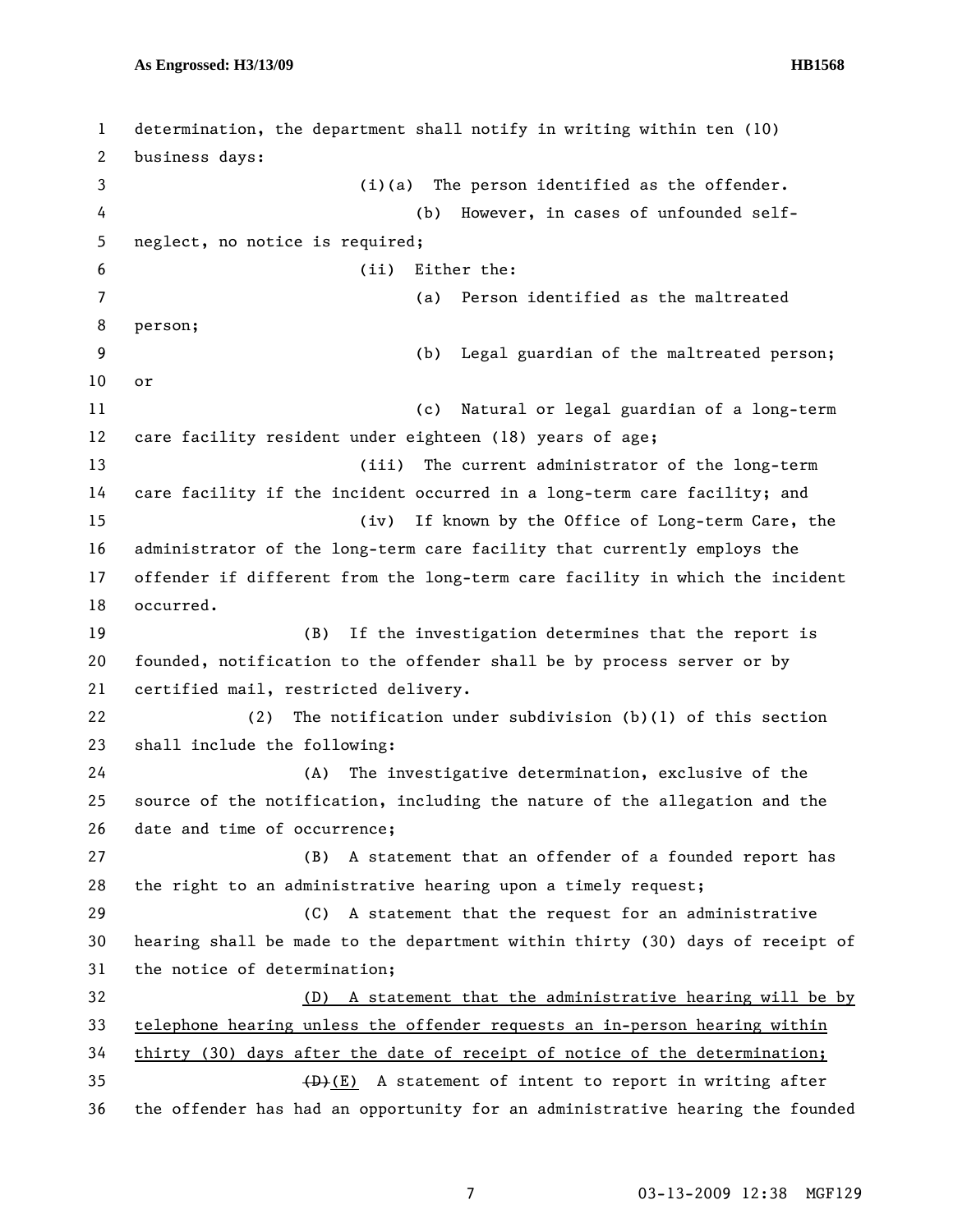1 investigative determination to: 2 (i) The adult and long-term care facility resident 3 maltreatment central registry; and 4 (ii) Any applicable licensing authority; 5  $\leftarrow$   $\leftarrow$   $\leftarrow$   $\leftarrow$   $\leftarrow$   $\leftarrow$   $\leftarrow$   $\leftarrow$   $\leftarrow$   $\leftarrow$   $\leftarrow$   $\leftarrow$   $\leftarrow$   $\leftarrow$   $\leftarrow$   $\leftarrow$   $\leftarrow$   $\leftarrow$   $\leftarrow$   $\leftarrow$   $\leftarrow$   $\leftarrow$   $\leftarrow$   $\leftarrow$   $\leftarrow$   $\leftarrow$   $\leftarrow$   $\leftarrow$   $\leftarrow$   $\leftarrow$   $\leftarrow$   $\leftarrow$   $\leftarrow$   $\leftarrow$   $\leftarrow$   $\leftarrow$   $\left$ 6 an administrative hearing in writing within thirty (30) days from the date of 7 receipt of the notice will result in submission of the investigative report, 8 including the investigative determination, to: 9 (i) The registry; and 10 (ii) Any applicable licensing authority; 11  $\overline{F}(G)$  The consequences of waiving the right to an 12 administrative hearing; 13 (G)(H) The consequences of a finding by a preponderance of 14 the evidence through the administrative hearing process that the maltreatment 15 occurred; 16  $(H)+(I)$  The fact that the offender has the right to be 17 represented by an attorney at the offender's own expense; and 18  $(H)(J)$  The name of the person making the notification, his 19 or her occupation, and the location at which he or she can be reached. 20 (c)(1) The administrative hearing process shall be completed within 21 one hundred twenty (120) days from the date of the receipt of the request for 22 a hearing unless waived by the offender. 23 (2) The department shall hold the administrative hearing at a 24 reasonable place and time. 25 (3) For an incident occurring in a long-term care facility, the 26 department may not make a finding that an offender has neglected a long-term 27 care facility resident if the offender demonstrates that the neglect was 28 caused by factors beyond the control of the offender. 29 (4) A delay in completing the administrative hearing process 30 that is attributable to the offender shall not count against the time limit 31 in subdivision (c)(1) of this section. 32 (5) Failure to complete the administrative hearing process in a 33 timely fashion shall not prevent the department or a court from: 34 (A) Reviewing the investigative determination of 35 jurisdiction; 36 (B) Making a final agency determination; or

8 03-13-2009 12:38 MGF129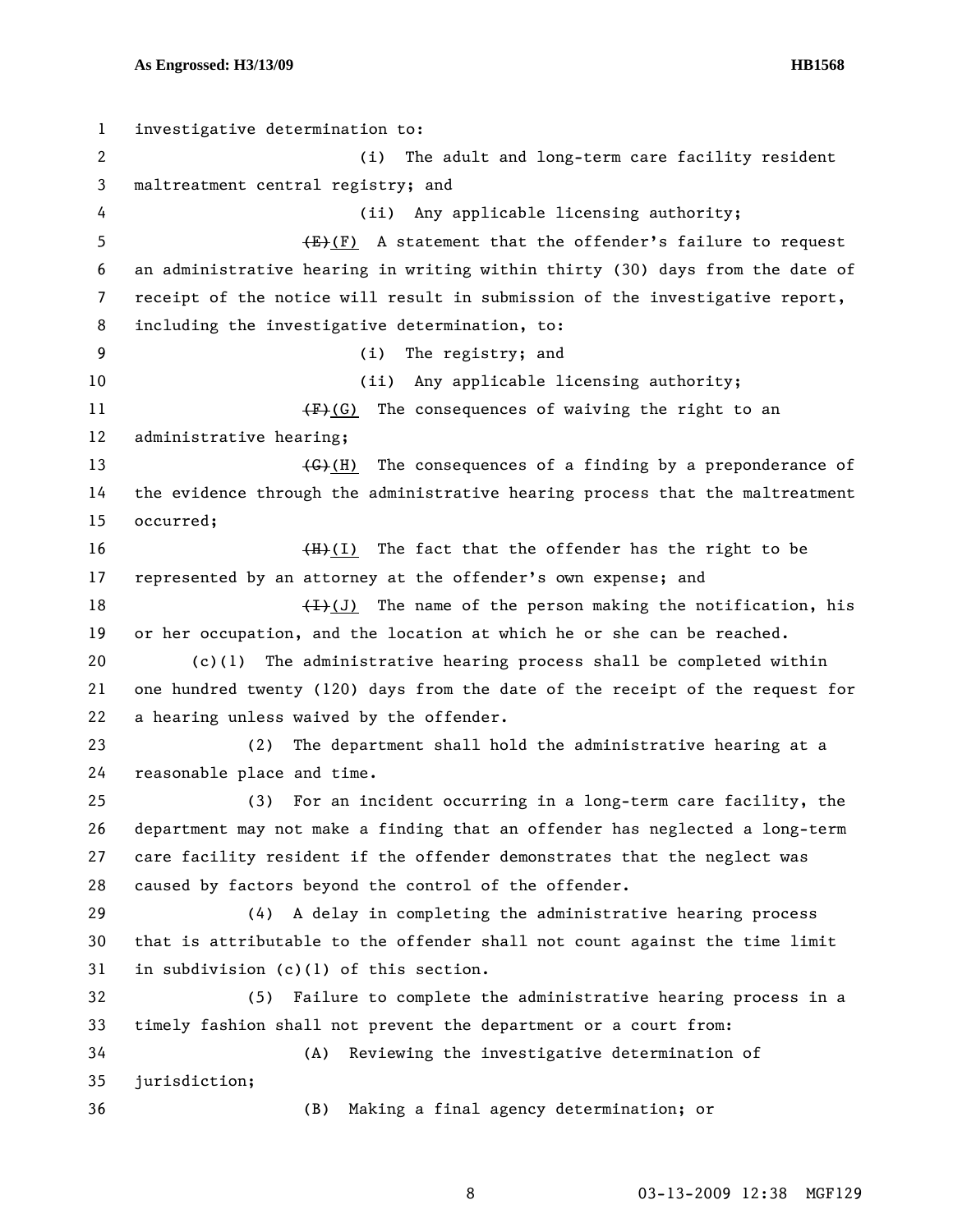| 1  | (C) Reviewing a final agency determination under the                          |
|----|-------------------------------------------------------------------------------|
| 2  | Arkansas Administrative Procedure Act, § 25-15-201 et seq.                    |
| 3  | (6) If any party timely requests an in-person administrative                  |
| 4  | hearing, the hearing officer may notify the parties that the hearing will be  |
| 5  | conducted by video conference.                                                |
| 6  | $(d)(1)$ When the department conducts an administrative hearing, the          |
| 7  | chief counsel of the department may require the attendance of witnesses and   |
| 8  | the production of books, records, or other documents through the issuance of  |
| 9  | a subpoena if the testimony or information is necessary to adequately present |
| 10 | the position of the department or the alleged offender in a report.           |
| 11 | Failure to obey the subpoena may be deemed a contempt and<br>(2)              |
| 12 | shall be is punishable accordingly.                                           |
| 13 | If the department's investigative determination of founded is<br>(e)          |
| 14 | upheld during the administrative hearing process or if the offender does not  |
| 15 | timely appeal for or waives the right to an administrative hearing, the       |
| 16 | department shall report the investigative determination in writing within ten |
| 17 | (10) business days to:                                                        |
| 18 | The offender;<br>(1)                                                          |
| 19 | The current administrator of the long-term care facility if<br>(2)            |
| 20 | the incident occurred in a long-term care facility;                           |
| 21 | The administrator of the long-term care facility that<br>(3)                  |
| 22 | currently employs the offender if different from the long-term care facility  |
| 23 | in which the incident occurred;                                               |
| 24 | The appropriate licensing authority;<br>(4)                                   |
| 25 | (5)<br>The adult and long-term care facility resident maltreatment            |
| 26 | central registry; and                                                         |
| 27 | The maltreated person or the legal guardian of the<br>(6)                     |
| 28 | maltreated person; and                                                        |
| 29 | If required under $\S$ 21-15-110, the employer of any offender<br>(7)         |
| 30 | if the offender is in a designated position with a state agency.              |
| 31 |                                                                               |
| 32 | SECTION 4. Arkansas Code § $12-12-1716(a)(2)$ , concerning the adult and      |
| 33 | long-term care facility resident maltreatment central registry, is amended to |
| 34 | read as follows:                                                              |
| 35 | The central registry shall contain investigative<br>(2)                       |
| 36 | determinations made by the department on all founded allegations reports of   |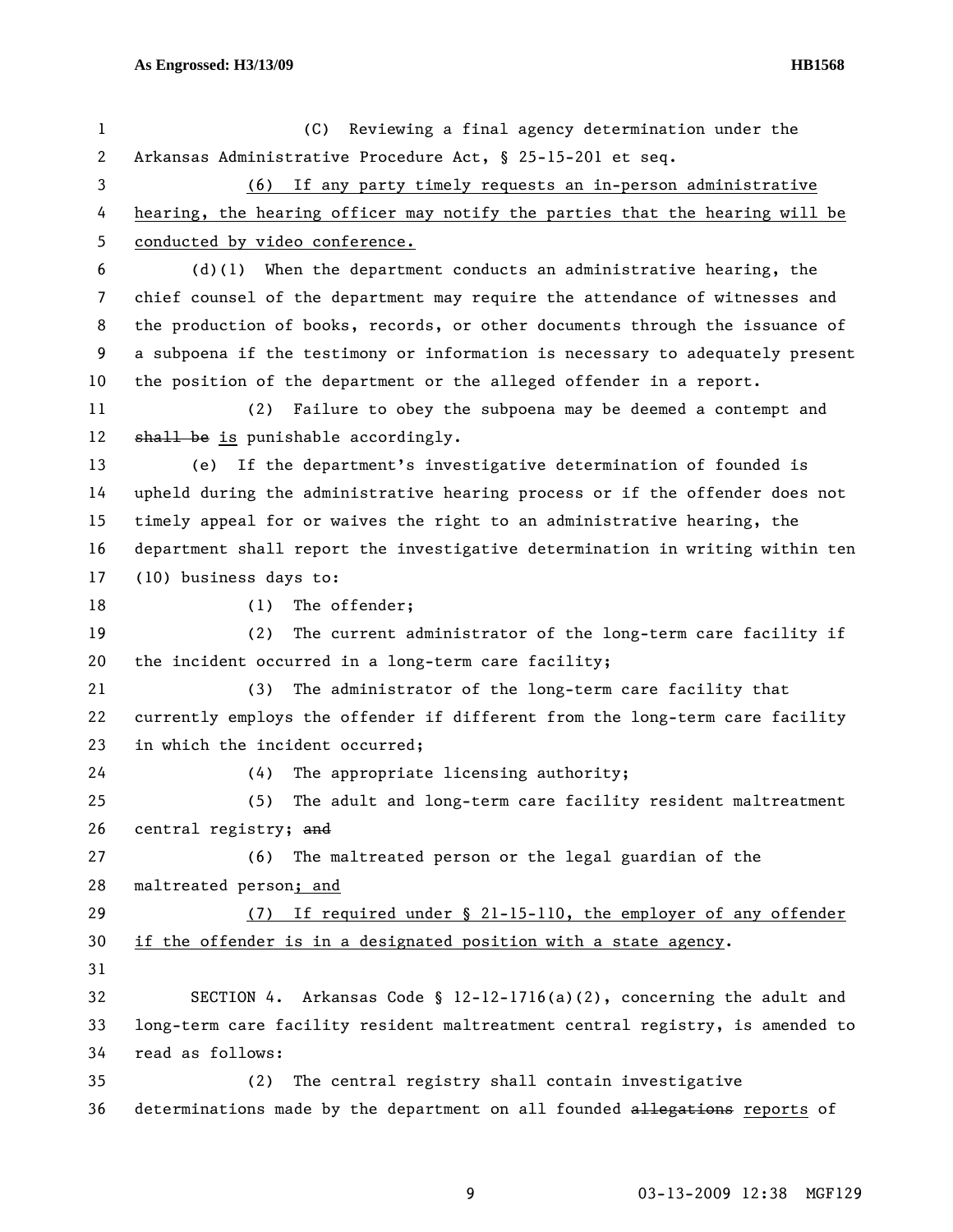```
1 adult maltreatment and long-term care facility resident maltreatment. 
2 
3 SECTION 5. Arkansas Code § 12-12-1718 is amended to read as follows: 
4 12-12-1718. Availability of screened out, pending, and unfounded 
5 reports. 
6 (a) A record of a screened-out report of adult maltreatment or long-
7 term care facility resident maltreatment shall not be disclosed except to the 
8 Office of the Attorney General, the prosecuting attorney, and an appropriate
9 law enforcement agency and may be used only within the Department of Human
10 Services for purposes of administration of the program.
11 (a)+(b)(1) A sereened out report or a pending report, including
12 protected health information, shall be is confidential and shall be made
13 available only to: 
14 (A) The Department of Human Services, including the Death 
15 Review Committee of the Department of Human Services; 
16 (B) A law enforcement agency;
17 (C) A prosecuting attorney;
18 (D) The office of the Attorney General;
19 (E) A circuit court having jurisdiction pursuant to a 
20 petition for emergency, temporary, long-term protective custody, or 
21 protective services; 
22 (F) A grand jury or court, upon a finding that the 
23 information in the report is necessary for the determination of an issue 
24 before the grand jury or court; 
25 (G) A person or provider identified by the department as 
26 having services needed by the maltreated person; 
27 (H) Any applicable licensing or registering authority; 
28 (I) Any employer, legal entity, or board responsible for 
29 the person named as the offender; 
30 (J) Any legal entity or board responsible for the 
31 maltreated person; and 
32 (K) The Division of Developmental Disabilities Services 
33 and the Division of Aging and Adult Services as to participants of the waiver 
34 program. 
35 (2) The subject of the report may only be advised that a report 
36 is pending.
```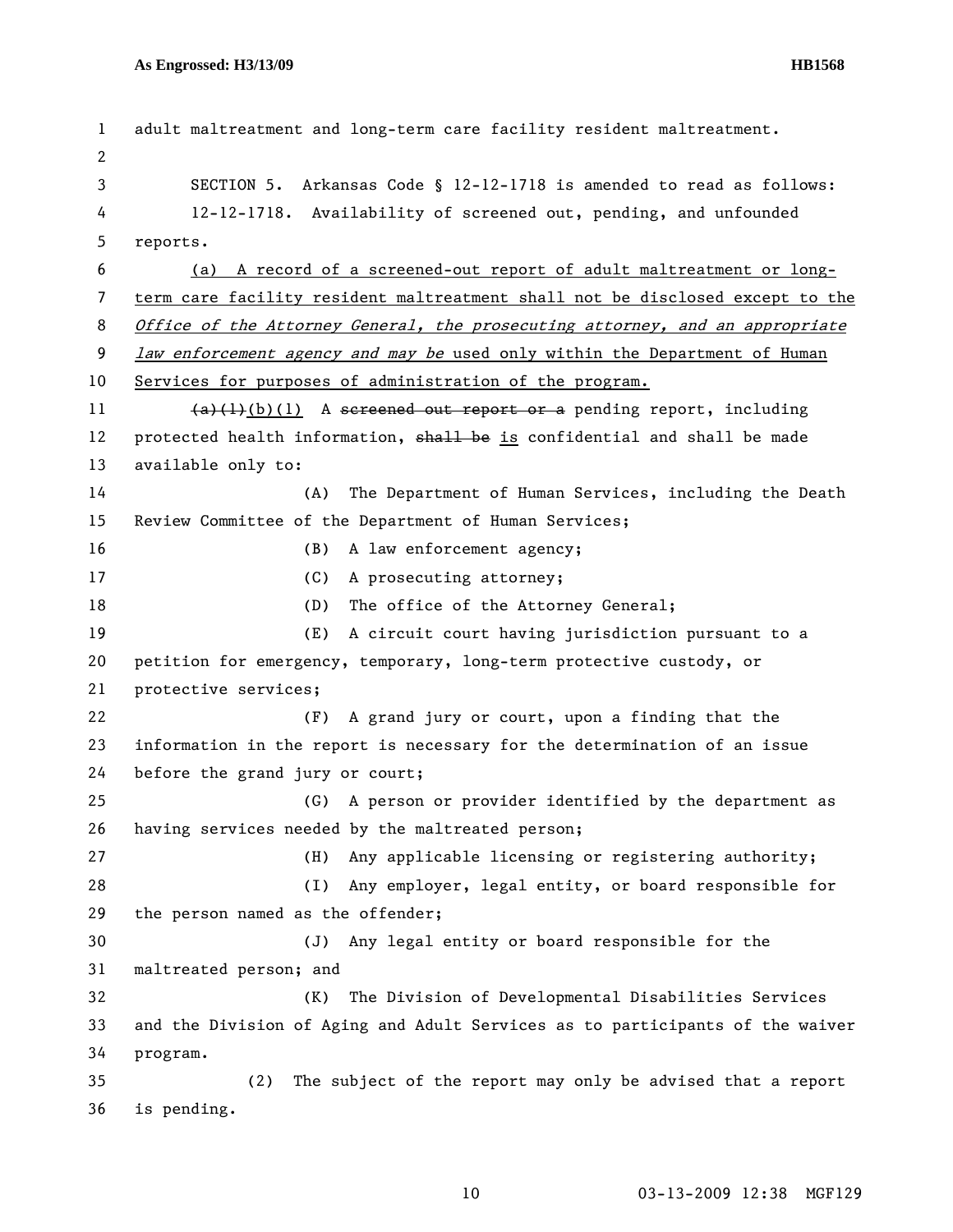| $\mathbf{1}$ | (b)(c) Upon completion of the administrative hearing process                                          |
|--------------|-------------------------------------------------------------------------------------------------------|
| 2            | satisfaction of due process and if an allegation was determined to be                                 |
| 3            | unfounded, the investigative report, including protected health information,                          |
| 4            | shall be is confidential and shall be made available only to:                                         |
| 5            | The department, including the committee;<br>(1)                                                       |
| 6            | (2)<br>A law enforcement agency;                                                                      |
| 7            | A prosecuting attorney;<br>(3)                                                                        |
| 8            | (4)<br>The office of the Attorney General;                                                            |
| 9            | Any applicable licensing or registering authority;<br>(5)                                             |
| 10           | Any person named as a subject of the report or that person's<br>(6)                                   |
| 11           | legal guardian;                                                                                       |
| 12           | A circuit court having jurisdiction pursuant to a petition<br>(7)                                     |
| 13           | for emergency, temporary, long-term protective custody, or protective                                 |
| 14           | services;                                                                                             |
| 15           | (8) A grand jury or court, upon a finding that the information                                        |
| 16           | in the record is necessary for the determination of an issue before the grand                         |
| 17           | jury or court;                                                                                        |
| 18           | (9) A person or provider identified by the department as having                                       |
| 19           | services needed by the person;                                                                        |
| 20           | (10) Any employer, legal entity, or board responsible for the                                         |
| 21           | person named as the offender;                                                                         |
| 22           | Any legal entity or board responsible for the maltreated<br>(11)                                      |
| 23           | person; and                                                                                           |
| 24           | The Division of Developmental Disabilities Services and the<br>(12)                                   |
| 25           | Division of Aging and Adult Services as to participants of the waiver                                 |
| 26           | program.                                                                                              |
| 27           | $\left(\frac{e}{t}\right)\left(1\right)$ (1) An unfounded report shall be expunged one (1) year after |
| 28           | completion of the investigation.                                                                      |
| 29           | However, demographic information may be retained for<br>(2)                                           |
| 30           | statistical purposes.                                                                                 |
| 31           | $\{\frac{d}{d}\}\$ (e)(1) Except for the subject of the report, no person or agency                   |
| 32           | to which disclosure is made may disclose to any other person a report or                              |
| 33           | other information obtained under this section.                                                        |
| 34           | (2) Upon conviction, any person disclosing information in                                             |
| 35           | violation of this subsection is guilty of a Class C misdemeanor.                                      |
| 36           | The department may not release data that would identify the<br>(f)(1)                                 |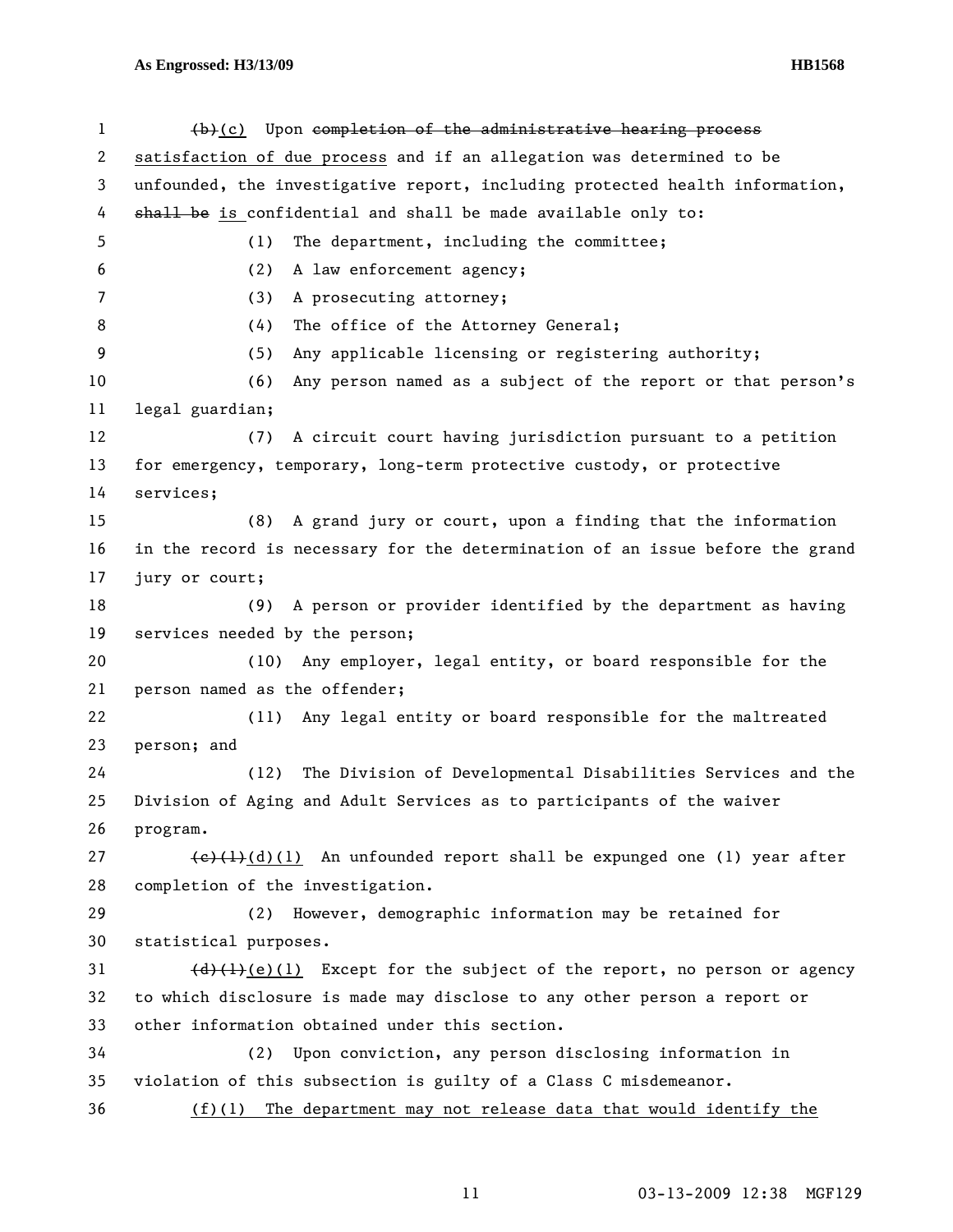| 1  | person who made a report except to law enforcement, a prosecuting attorney,   |
|----|-------------------------------------------------------------------------------|
| 2  | or the office of the Attorney General.                                        |
| 3  | (2) A court of competent jurisdiction may order release of data               |
| 4  | that would identify the person who made a report after the court has reviewed |
| 5  | in camera the record related to the report and has found that disclosure is   |
| 6  | needed:                                                                       |
| 7  | (A) To prevent commission of a crime; or                                      |
| 8  | (B)<br>For prosecution of a crime.                                            |
| 9  |                                                                               |
| 10 | SECTION 6. Arkansas Code § 12-12-1720 is amended to read as follows:          |
| 11 | 12-12-1720. Penalties.                                                        |
| 12 | $(a)(1)$ Any person or caregiver required by this subchapter to report a      |
| 13 | ease of suspected adult maltreatment or long-term care facility resident      |
| 14 | maltreatment who purposely fails to do so shall be guilty of a Class B        |
| 15 | misdemeanor. A person commits the offense of failure to report under this     |
| 16 | subchapter in the first degree if he or she:                                  |
| 17 | (A) Is a mandated reporter under § 12-12-1708;                                |
| 18 | (B) Has observed or has reasonable cause to suspect that                      |
| 19 | an endangered person or impaired person has been subjected to conditions or   |
| 20 | circumstances that constitute adult maltreatment or long-term care facility   |
| 21 | resident maltreatment; and                                                    |
| 22 | Knowingly fails to report or cause a report to be made<br>(C)                 |
| 23 | to the adult and long-term care facility resident maltreatment hotline.       |
| 24 | (2) Failure to report under this subchapter in the first degree               |
| 25 | is a Class B misdemeanor.                                                     |
| 26 | $(b)(1)$ A person commits the offense of failure to report in the second      |
| 27 | degree if he or she:                                                          |
| 28 | Is a mandated reporter under § 12-12-1708;<br>(A)                             |
| 29 | (B)<br>Has observed or has reasonable cause to suspect that                   |
| 30 | an endangered person or impaired person has been subjected to conditions or   |
| 31 | circumstances that constitute adult maltreatment or long-term care facility   |
| 32 | resident maltreatment; and                                                    |
| 33 | C)(i) Knowingly fails to make a report in the manner and                      |
| 34 | time provided in this subchapter to the adult and long-term care facility     |
| 35 | resident maltreatment hotline.                                                |
| 36 | Knowingly fails to cause a report to be made in<br>(iii)                      |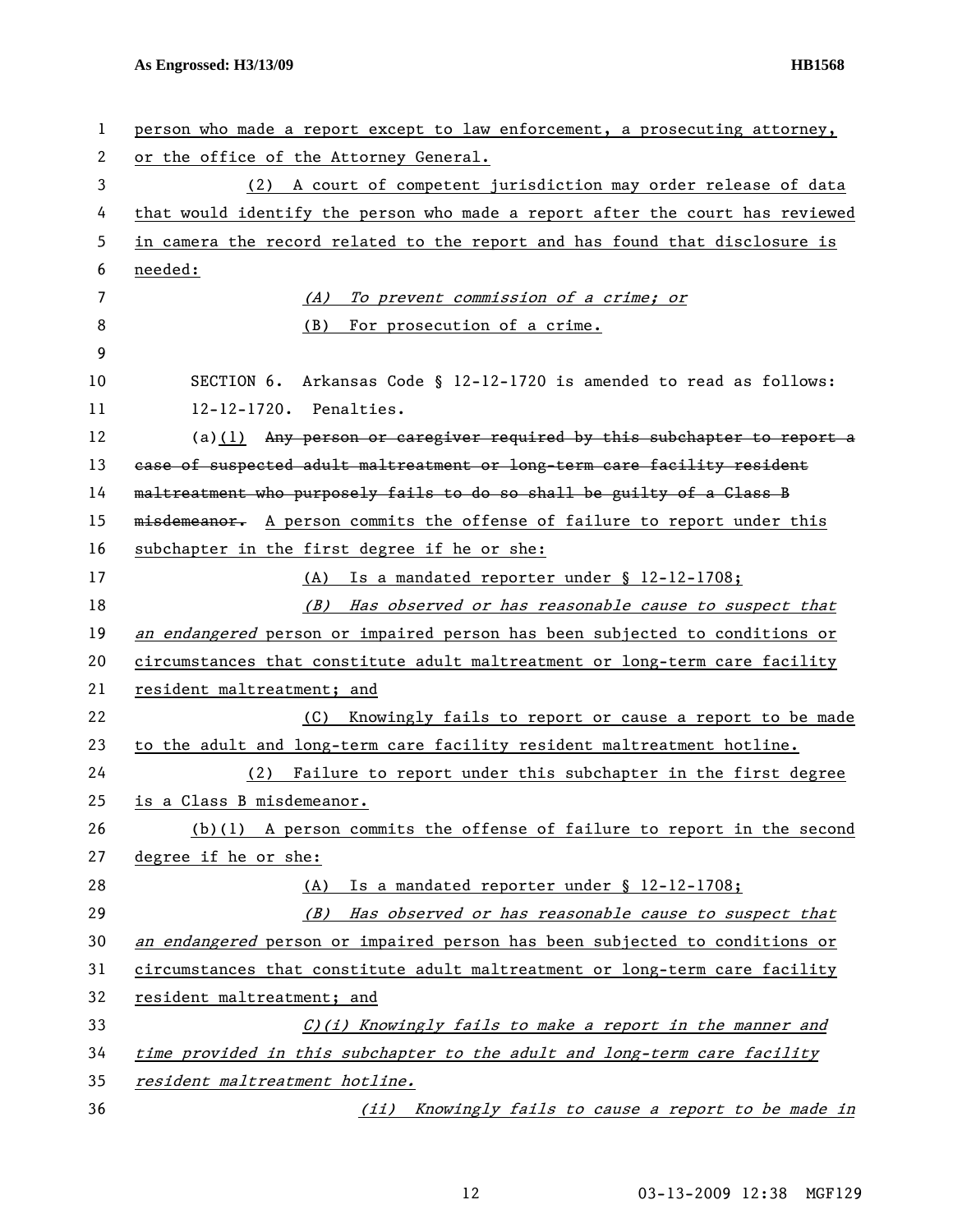| $\mathbf{1}$   | the manner and time provided in this subchapter to the adult and long-term            |
|----------------|---------------------------------------------------------------------------------------|
| $\overline{c}$ | care facility resident maltreatment hotline                                           |
| 3              | (2) Failure to report in the second degree is a Class C                               |
| 4              | misdemeanor.                                                                          |
| 5              | $(b)+(c)$ Any person or caregiver required by this subchapter to report a             |
| 6              | case of suspected adult maltreatment or long-term care facility resident              |
| 7              | maltreatment who purposely fails to do so shall be is civilly liable for              |
| 8              | damages proximately caused by the failure.                                            |
| 9              | (e) Any person, official, or institution willfully making false                       |
| 10             | notification under this subchapter knowing the allegations to be false shall          |
| 11             | be guilty of a Class A misdemeanor.                                                   |
| 12             | $(d)$ (1) Any person, official, or institution willfully making false                 |
| 13             | notification under this subchapter knowing the allegations to be false and            |
| 14             | who has been previously convicted of making false allegations shall be guilty         |
| 15             | of a Class D felony. A person commits the offense of false reporting of               |
| 16             | adult abuse if he or she purposely makes a false report to the adult and              |
| 17             | long-term care facility resident maltreatment hotline knowing the allegation          |
| 18             | in the false report to be false.                                                      |
| 19             | For a first offense, false reporting of adult abuse is a<br>(2)                       |
| 20             | Class A misdemeanor.                                                                  |
| 21             | For a subsequent offense, false reporting of adult abuse is<br>(3)                    |
| 22             | a Class D felony.                                                                     |
| 23             | $(e)(1)$ Any person who willfully permits and any other person who                    |
| 24             | encourages the release of data or information contained in the adult and              |
| 25             | long-term care facility resident maltreatment central registry to a person to         |
| 26             | whom disclosure is not permitted under this subchapter shall be guilty of a           |
| 27             | Glass A misdemeanor. A person commits the offense of unlawful disclosure of           |
| 28             | data or information under this subchapter if:                                         |
| 29             |                                                                                       |
| 30             | (A) He or she purposely discloses data or information to a                            |
|                | person to whom disclosure is not permitted under $\oint$ 12-12-1717 or $\oint$ 12-12- |
| 31             | <u>1718; or</u>                                                                       |
| 32             | He or she purposely encourages or permits the release<br>(B)                          |
| 33             | of data or information to a person to whom disclosure is not permitted under          |
| 34             | $$ 12$ -12-1717 or $$ 12$ -12-1718.                                                   |
| 35             | (2) Unlawful disclosure of data or information under this                             |